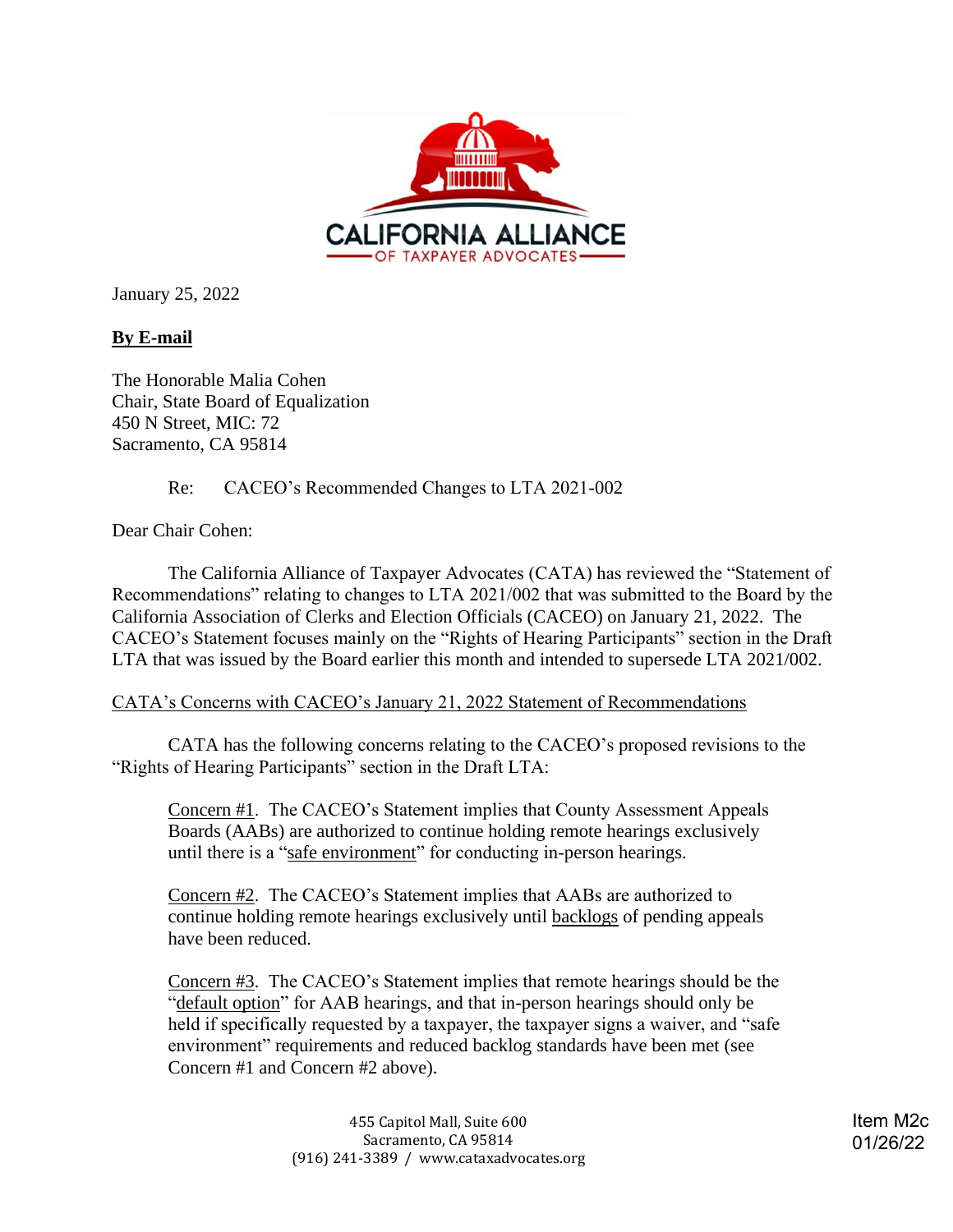Due process requires taxpayers must be afforded a full and fair hearing before County AABs. The concerns set forth above will deprive taxpayers of their due process rights by making "safe environment" standards, backlog reduction, and the remote hearing as default option paramount, and relegating due process to secondary status.

 tend to overwhelm the capabilities of remote hearing platforms. Consequently, CATA *strongly*  choose one type of hearing to the exclusion of the other type of hearing." (CACEO Statement, CATA acknowledges that remote AAB hearings are effective for handling simpler appeals with only a few witnesses and a limited number of documents. CATA also acknowledges that remote hearings also permit AABs to handle administrative matters quickly and efficiently. However, as CATA explained in its October 18, 2021 letter to the Board (copy attached), the idea that remote hearings are suitable for all taxpayers – that "one-size-fits-all" – will deprive some taxpayers of their due process right to a "meaningful" (i.e., full and fair) hearing under Property Tax Rule 302(a)(1). This will occur, for example, when a taxpayer is not familiar with or comfortable working in a remote hearing environment. It will also occur in more complex, multi-day hearings with several witnesses and large numbers of documents which *disagrees* with the CACEO's inclusion of this sentence in its proposed language for the Draft LTA: "Participants receive due process in both remote and in-person hearings and cannot January 21, 2022, Page 4,  $1<sup>st</sup>$  paragraph,  $2<sup>nd</sup>$  sentence.) While AABs may aspire to provide remote hearings that are "fair and impartial" and "consistent with recognized due process," remote hearings will not always do so. (CACEO Statement, January 21, 2022, Page 4, 1<sup>st</sup> paragraph, 3<sup>rd</sup> sentence.)

CATA has been actively monitoring county AABs throughout the state to determine which AABs have returned to in-person hearings. AABs in most metropolitan counties have resumed in-person hearings with the exceptions of Los Angeles County and the City and County of San Francisco, which still only offer remote hearings. For the most part, it appears that the number of AABs returning to in-person hearings has increased as the impact of the COVID-19 pandemic subsides.

## CATA's Recommendations Relating to CACEO's January 21, 2022 Statement

CATA believes county AABs which only offer remote hearings are motivated by three issues: (1) safe environment or public health concerns; (2) backlog reduction; and (3) remote hearing as the default option. These issues, while legitimate, can also be used to deprive taxpayers of their due process right to a hearing of the taxpayer's choice, particularly in-person hearings.

To prevent this from happening, the Draft LTA must incorporate provisions which "trigger" when AABs must cease offering remote hearings only and begin offering in-person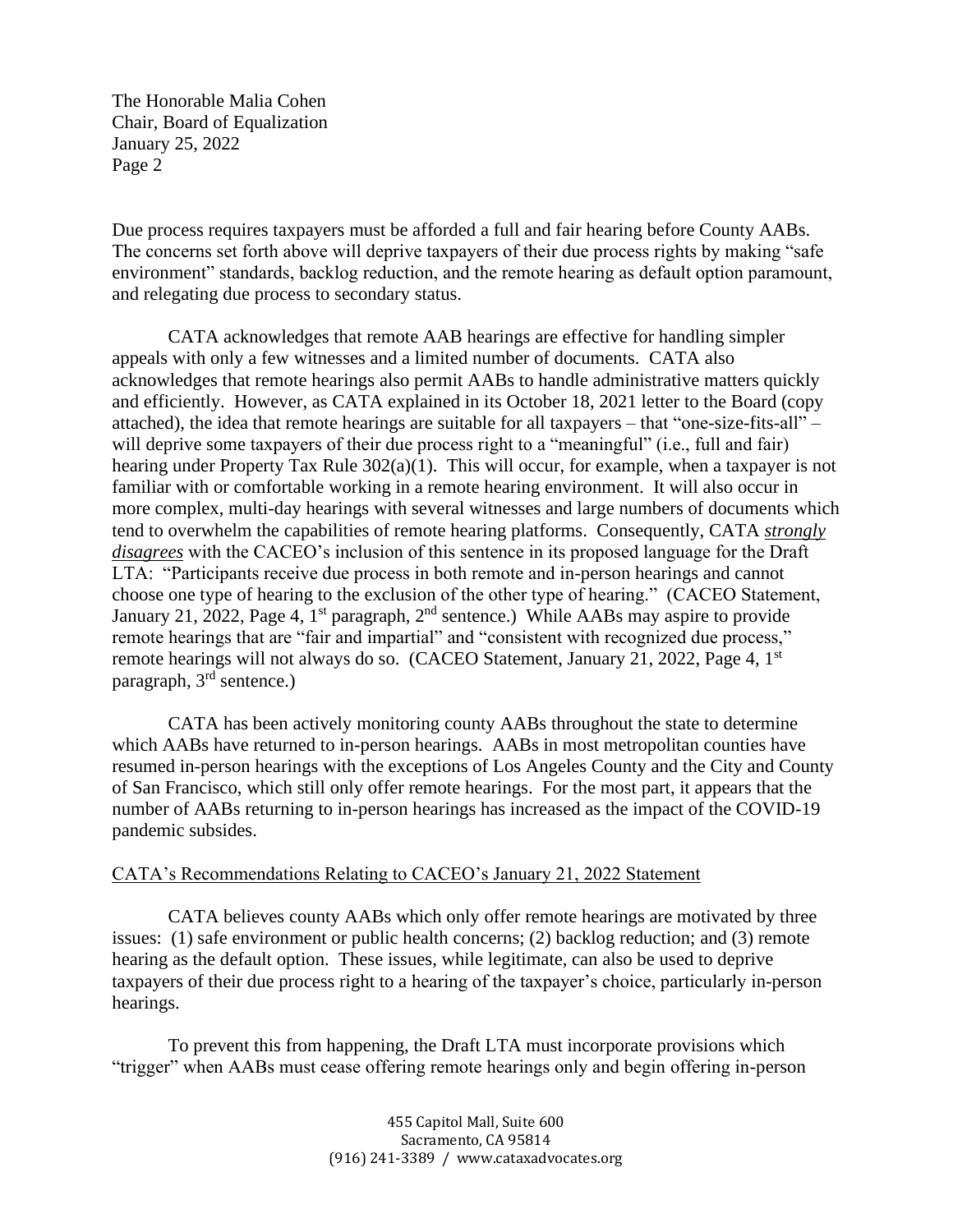hearings to taxpayers. Along those lines, CATA recommends the following be included in the Draft LTA:

Recommendation #1 (Safe Environment/Public Health Concerns). The CACEO's concern here boils down to when it will be safe to hold in-person hearings. Currently, most organizations and the general public look to county health officials to provide direction as to when it is safe for persons to congregate indoors in offices, etc. CATA recommends that the Draft LTA include language to the effect that in-person AAB hearings resume when county health officials declare it is safe for persons to congregate in public buildings.

Recommendation #2 (Backlog Reduction). CATA disagrees that in order to reduce backlogs of pending appeals AABs must only hold remote hearings. The remote hearing is an option that can be used, but the option should not be mandatory. CATA would remind the Board that the significant backlogs of appeals experienced by Los Angeles County in the 1990s and the 2000s were eventually reduced through in-person hearings only. CATA recommends that the Draft LTA include language encouraging, but not mandating, that AABs use remote hearings to reduce backlogs of appeals.

 substance of a given appeal and cannot evaluate whether a format will afford the parties Recommendation #3 (Remote Hearing as Default Option). CATA believes taxpayers should be afforded the option of either an in-person hearing or a remote hearing. The hearing format should not be determined by AAB clerks who are not familiar with the due process in a full and fair hearing. The parties are best positioned to make that evaluation. CATA recommends that the SBE modify the Assessment Appeal Application to allow taxpayers to select the type of hearing they want when they file their Application.

## Use of Section 1604 Indefinite Time Waivers – Scheduling for In-Person Hearings

Page 4 of the CACEO's Statement makes multiple references to use of Revenue and Taxation Code Section 1604 waivers of the 2-year statute for timely hearings as a means of accommodating taxpayer requests for in-person hearings in counties where the AAB is only offering remote hearings. Section 1604 waivers provide an unlimited extension of time for AABs to hold a hearing on a taxpayer's application.

Many CATA members have used Section 1604 waivers, in counties such as Los Angeles, to opt-out of remote hearings and wait for in-person hearings to resume. Section 1604 waivers have been an effective stopgap during the pandemic when only remote hearings were available,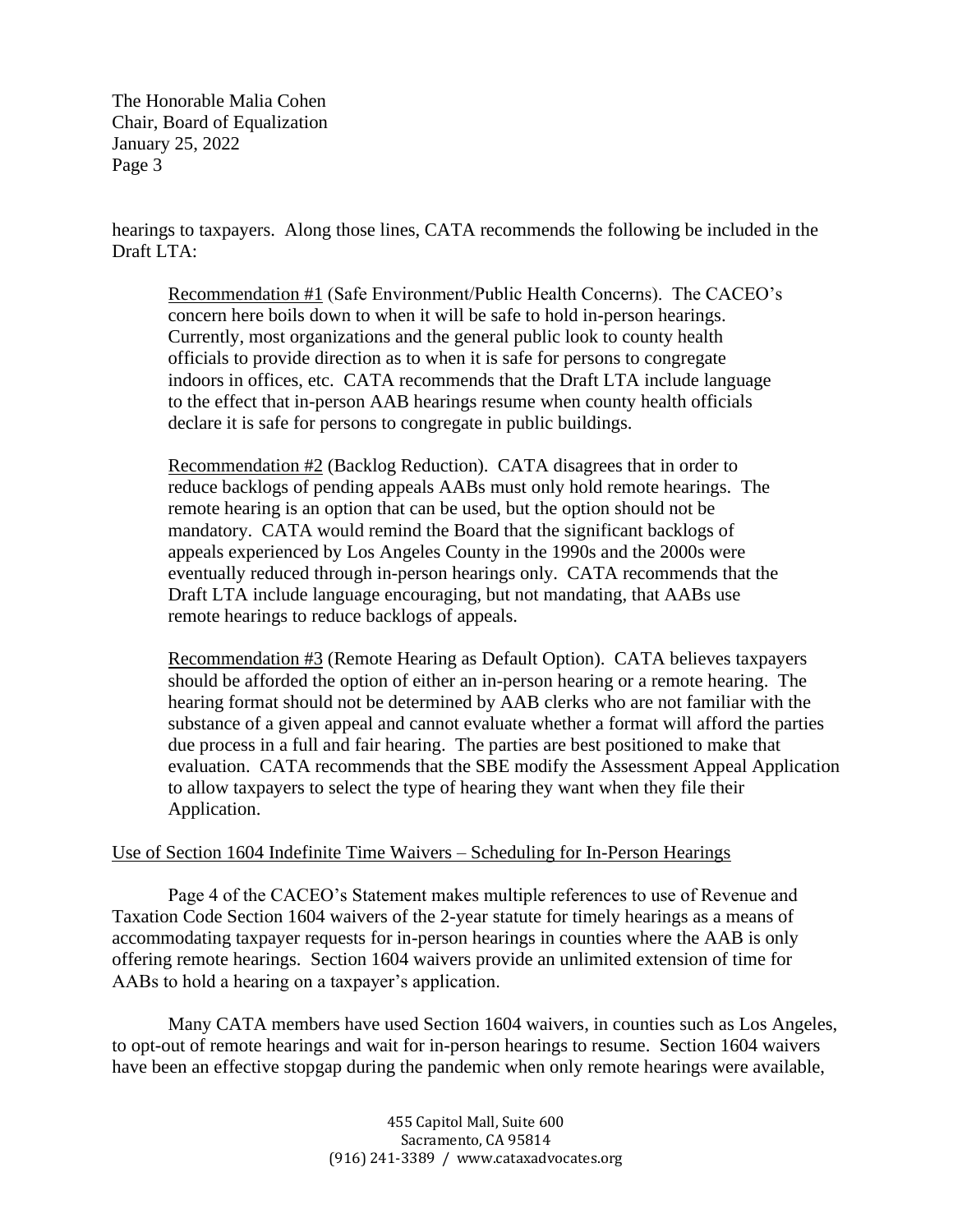allowing AABs to accommodate those taxpayers who want in-person hearings while preserving taxpayers' rights to an in-person hearing.

However, as the pandemic subsides, taxpayers who signed Section 1604 waivers while awaiting a return to in-person hearings should be given in-person hearings. It is not fair to make taxpayers who complied with AAB requests for Section 1604 waivers to have to wait many months or even years for their hearings once the pandemic is over and it is safe to return to public meetings.

## Grounds for Postponement/Continuance of AAB Hearings – Choice of Hearing Format

The CACEO's Statement contains conflicting language regarding how taxpayers are to obtain AAB hearing postponements under Property Tax Rule 323. In one place, the CACEO says if an AAB "does not or cannot schedule a remote or in-person hearing as requested by the participant, the participant may avail themselves of a postponement of the hearing in accordance with Rule 323" by signing a Section 1604 waiver. (CACEO Statement, January 21, 2022, Page 4, 2<sup>nd</sup> paragraph, 4<sup>th</sup> sentence.) In another location, the CACEO writes that "reasonable basis" grounds" for a postponement or continuance under Rule 323 "shall not include … the type of hearing scheduled." (CACEO Statement, January 21, 2022, Page 4, 3<sup>rd</sup> paragraph, 2<sup>nd</sup> sentence.) This language needs to be reconciled by deleting the latter sentence. AABs must not be permitted to force taxpayers into a hearing format, whether remote or in-person, that they do not want if the taxpayers are willing to sign and have signed a Section 1604 waiver.

CATA's representatives look forward to discussing these issues with the Board and other participants during the Board's meeting on January 26, 2022.

Sincerely,

Junnewe

James DePasquale, Chair California Alliance of Taxpayer Advocates

Enclosure (CATA, Oct. 18, 2021 Letter to Hon. Antonio Vazquez Re LTA 2021/002)

 455 Capitol Mall, Suite 600 (916) 241‐3389 / www.cataxadvocates.org Sacramento, CA 95814